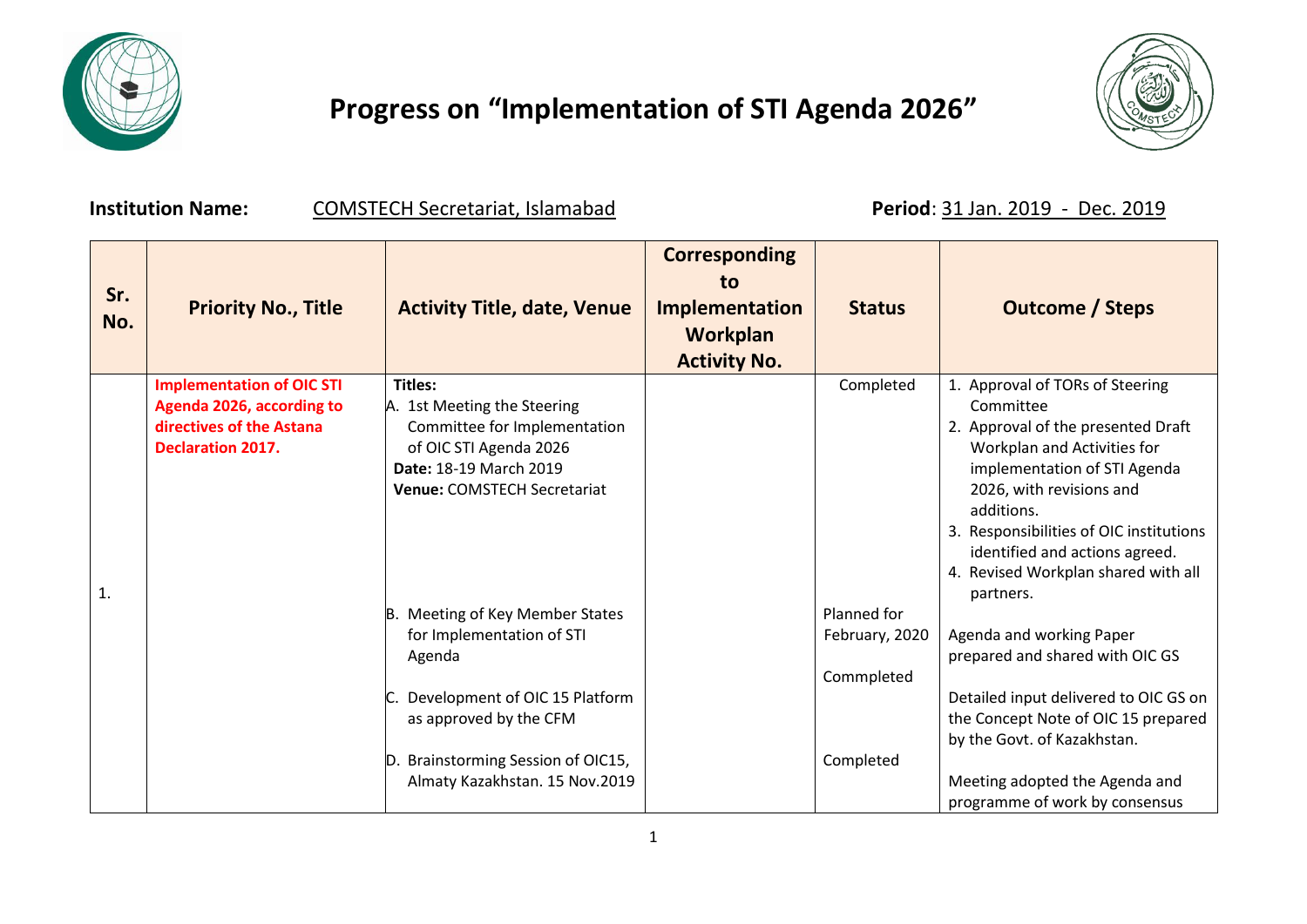| Sr.<br>No. | <b>Priority No., Title</b>                                                   | <b>Activity Title, date, Venue</b>                                                                                                                                                                                                                                                                | <b>Corresponding</b><br>to<br>Implementation<br>Workplan<br><b>Activity No.</b>                                                                                                    | <b>Status</b>                                                                | <b>Outcome / Steps</b>                                                                                                                                                                                                                                                                             |
|------------|------------------------------------------------------------------------------|---------------------------------------------------------------------------------------------------------------------------------------------------------------------------------------------------------------------------------------------------------------------------------------------------|------------------------------------------------------------------------------------------------------------------------------------------------------------------------------------|------------------------------------------------------------------------------|----------------------------------------------------------------------------------------------------------------------------------------------------------------------------------------------------------------------------------------------------------------------------------------------------|
| 2.         | Priority #1:<br><b>Creating Thinking Minds</b>                               | Title: 1 <sup>st</sup> OIC Robotics Challenge<br>28-31 October 2019<br>Date:<br>Venue: Tashkent, Uzbekistan                                                                                                                                                                                       | (1d) Organizing OIC<br>Science and<br><b>Robotics</b><br>Competition                                                                                                               | Completed in<br>cooperation of<br>OIC, Govt of<br>Uzbekistan and<br>the IsDb | 32 teams from 23 member states<br>participated in the event. Prizes to 3<br>winners in each of the two categories<br>awarded by OIC.                                                                                                                                                               |
| 3.         | Priority #3b:<br><b>Safety of Water, Food and the</b><br><b>Environment.</b> | Title:<br>COMSTECH-ICGEB-NIBGE<br>International Workshop on "Use of<br>Genome Editing and Other New<br><b>Breeding Technologies for Global</b><br>Food Security"<br>Date: 08-10 April 2019<br>Venue: COMSTECH Secretariat,<br>Islamabad                                                           | Preserving plant<br>diversity & genetic<br>resources<br>I. (3) Working group<br>to identify area<br>of intense<br>efforts on short<br>term and long<br>term basis.                 | Completed                                                                    | Developing self-reliance for natural<br>and genetically modified crop<br>varieties).<br>Participated by 125 participants<br>including 19 from outside Pakistan<br>attended.                                                                                                                        |
| 4.         | Priority #3b:<br><b>Safety of Water, Food and the</b><br><b>Environment.</b> | Title:<br>A. Consultation Workshop on<br>Development of Multi National<br>Project on Plant Genetic<br>Resources organized by<br>COMSTECH, FAO and PARC<br>Date: 11 <sup>th</sup> of April, 2019<br>Venue: Food and Agriculture<br>Organization (FAO) representative<br>office, NARC in Islamabad. | Preserving plant<br>diversity & genetic<br>resources<br>I. (1) Project based<br>collaboration<br>between<br>national gene<br>banks.<br>Current<br>composition of<br>working group: | Completed                                                                    | A. Status reports presented by 5<br>countries representatives<br>outlining available PGR facilities<br>and desired support and needs.<br>Agreements to prepare a project<br>proposal for funding to address<br>the needs and sharing of technical<br>resources between members of<br>working group |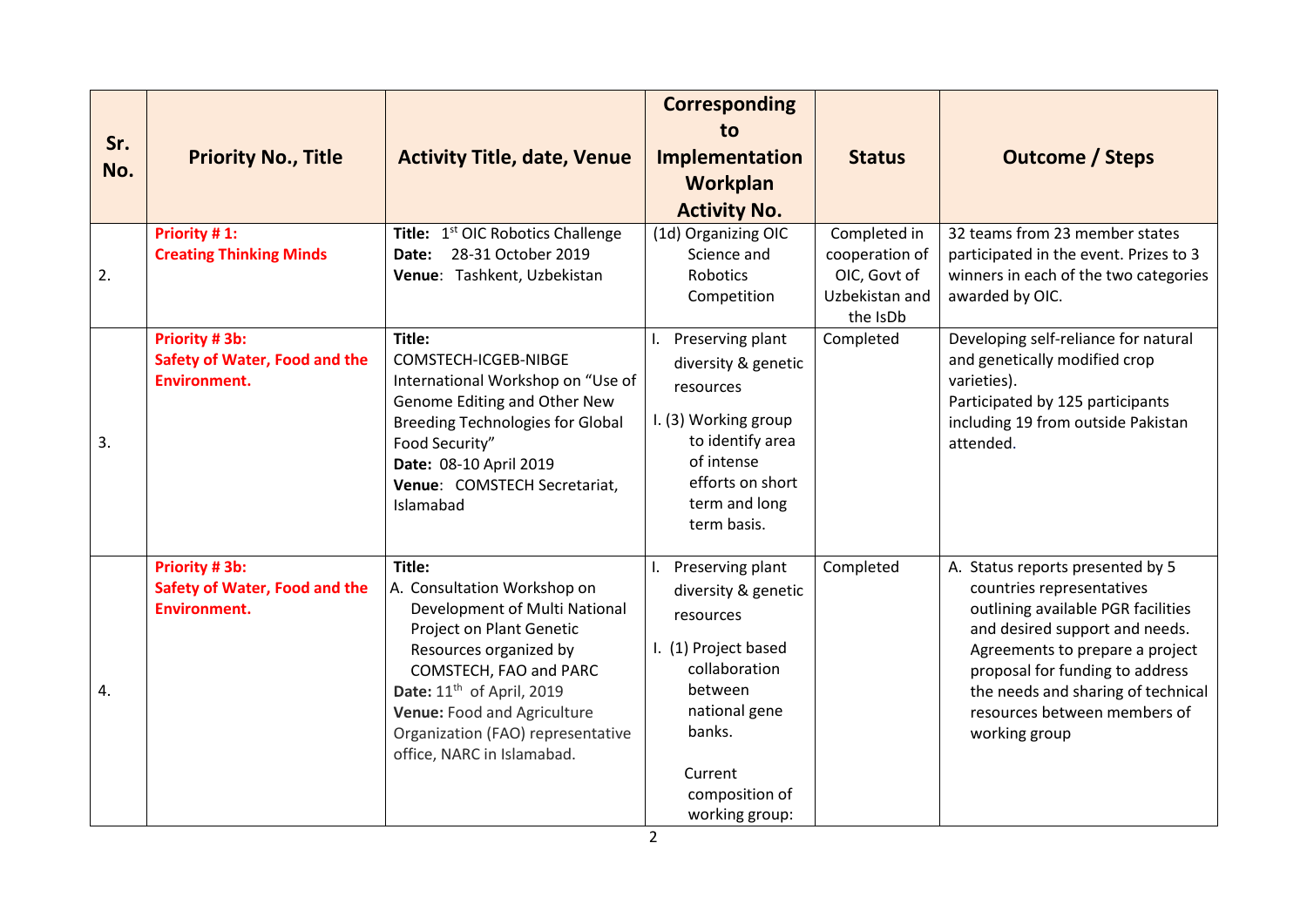| Sr.<br>No. | <b>Priority No., Title</b>                                             | <b>Activity Title, date, Venue</b>                                                                                                                                                                                                                                                                                                                 | <b>Corresponding</b><br>to<br><b>Implementation</b><br><b>Workplan</b><br><b>Activity No.</b> | <b>Status</b>                                                                                                                                                                             | <b>Outcome / Steps</b>                                                                                                                                                                                                                                                                                                                                                                                                                                                                             |
|------------|------------------------------------------------------------------------|----------------------------------------------------------------------------------------------------------------------------------------------------------------------------------------------------------------------------------------------------------------------------------------------------------------------------------------------------|-----------------------------------------------------------------------------------------------|-------------------------------------------------------------------------------------------------------------------------------------------------------------------------------------------|----------------------------------------------------------------------------------------------------------------------------------------------------------------------------------------------------------------------------------------------------------------------------------------------------------------------------------------------------------------------------------------------------------------------------------------------------------------------------------------------------|
|            | Priority # 3b:<br>Safety of Water, Food and the<br><b>Environment.</b> | B. Hiring of consultant for<br>preparation of above project<br>proposal.<br>C. Preparation of Project proposal<br>Title:<br>D. 2 <sup>nd</sup> Consultative Workshop on<br>the Project-Promotion of Plant<br>Genetic Resources, use of<br>varietal development and<br>integration in the seed system.<br>18-19 November, 2019, Baku,<br>Azerbaijan | Pakistan, Iraq,<br>Jordan,<br>Azerbaijan,<br>Oman<br>As above                                 | Completed<br>Completed<br>Completed in<br>cooperation<br>with FAO and<br>Azerbaijan<br>Academy of<br>Sciences.<br>Attended by<br>UNDP,<br>FAO, JICA and<br><b>IOFS</b><br>representatives | Meeting with perspective donors<br>for PGR Project in Azerbaijan later<br>this year (early October 2019)<br>Consultant hired, concept paper<br>В.<br>prepared. Approved by the FAO.<br>Detailed proposal to be<br>completed and shared with<br>funding bodies at 2 <sup>nd</sup><br>Consultation Workshop.<br>Finalized the consultations;<br>discussed with prospective<br>donors. To be shared with UNDP,<br>FAO and JICA. Participating<br>countries: Azerbaijan, Jordan,<br>Oman and Pakistan. |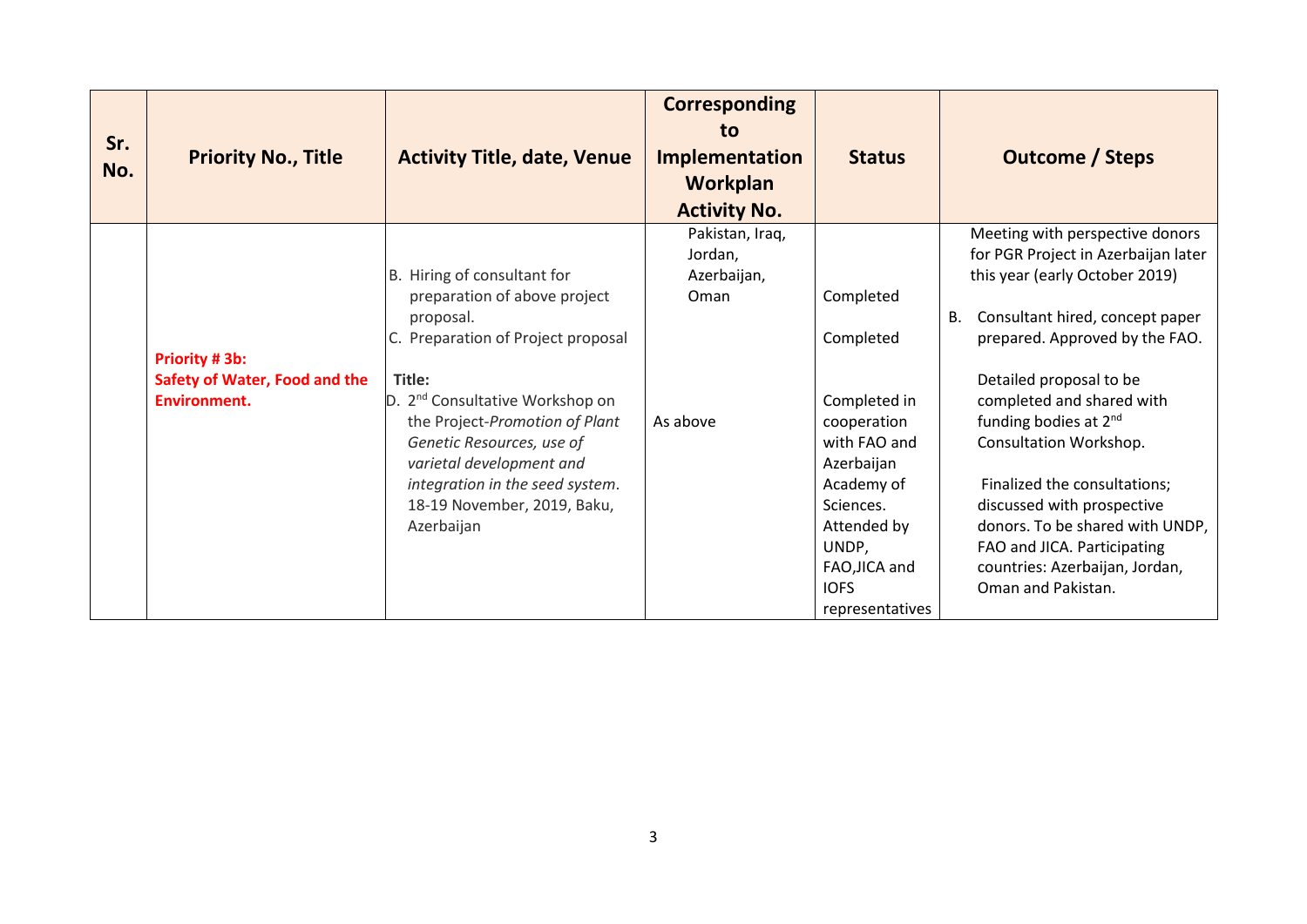| Sr.<br>No. | <b>Priority No., Title</b>                                                    | <b>Activity Title, date, Venue</b>                                            | <b>Corresponding</b><br>to<br><b>Implementation</b><br>Workplan<br><b>Activity No.</b>             | <b>Status</b> | <b>Outcome / Steps</b>                                                                                                                                        |
|------------|-------------------------------------------------------------------------------|-------------------------------------------------------------------------------|----------------------------------------------------------------------------------------------------|---------------|---------------------------------------------------------------------------------------------------------------------------------------------------------------|
|            | <b>Priority #4:</b><br><b>Ensure healthy</b><br><b>Lives for all citizens</b> | Biodiversity and Health Big Data<br>(BHBD) Alliance Annual Meeting            | c. Extensive<br>biomedical                                                                         | Completed     | <b>BHBD Alliance included Saudi Arabia</b><br>and Pakistan amongst the 5 founding                                                                             |
|            | <b>Strengthening public health</b><br>through research and                    | and one-day Symposium entitled<br>"International Genomics<br>Symposium 2019), | research and<br>clinical programs                                                                  |               | Members. COMSTECH requested for<br>other Member States as partners,<br>with access to Genome database and                                                     |
| 5.         | technological advancement                                                     | Date: July 2019<br>Venue: COMSTECH Secretariat,<br>Islamabad                  | Expand research in<br>genomics,<br>proteomics,<br>regenerative<br>medicine,                        |               | Sequencing facilities.<br>Institutions from Malaysia (MARDI)<br>and Iran (University of Shaheed<br>Bahonar, Kerman) applied, and were<br>approved as members. |
|            |                                                                               |                                                                               | personalized<br>medicine (nano-<br>medicine, next<br>generation<br>sequencing,<br>immuno-genetics) |               | BHBD meeting invited other member<br>states particularly from Africa to join<br>the scientific alliance.                                                      |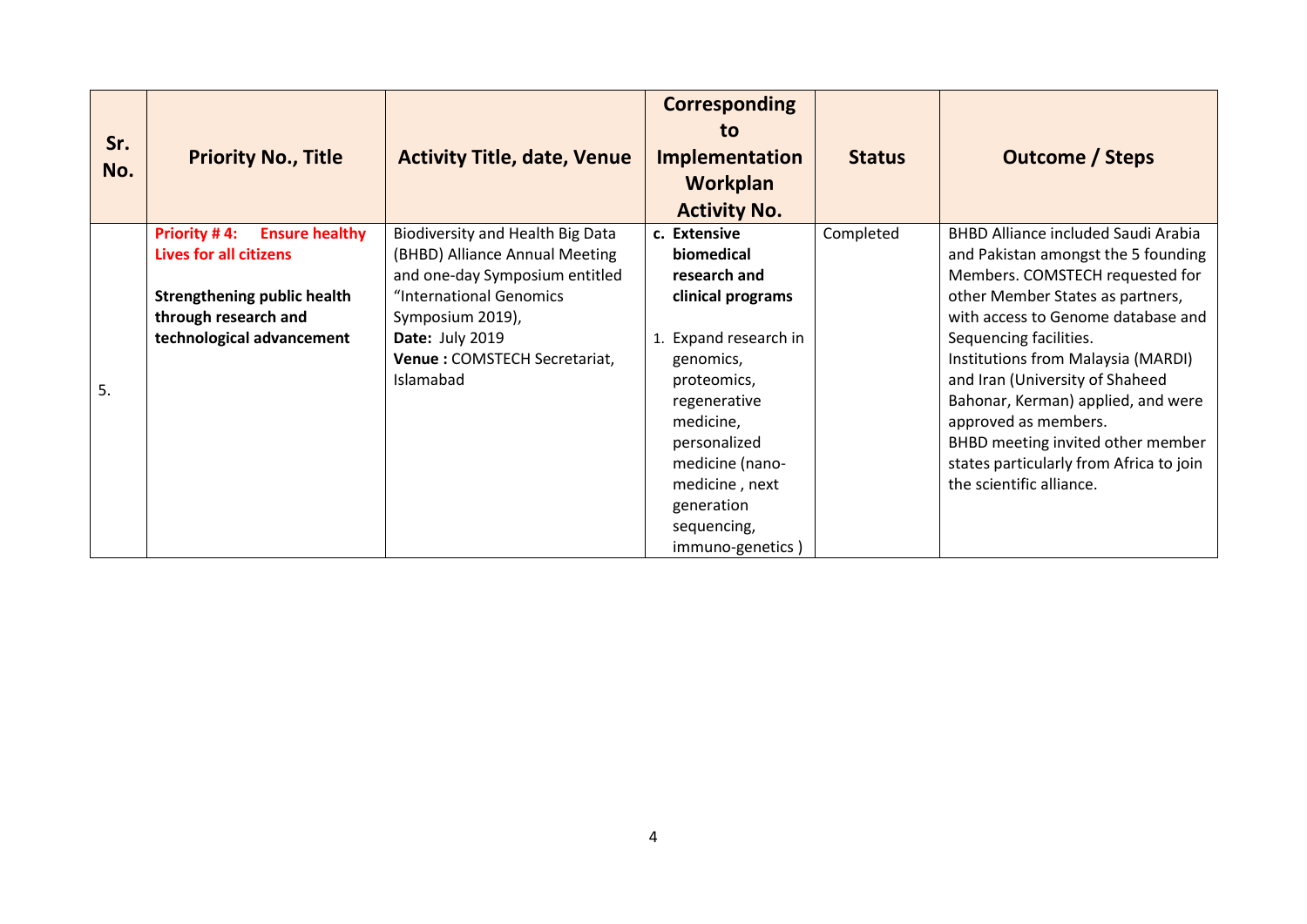|    | Priorities #5. Improve the<br>quality of higher Education<br>and Research. | A. 2017 COMSTECH Lifetime<br><b>Achievement Awards in Biology</b><br>and Chemistry; Young<br>Researcher Award, Best<br>Scientific Book, Best Patent<br>Award, Best Research Paper<br>(Biology, Chemistry, Physics).                                                   | 3. Initiate innovation<br>awards;<br>4. Initiate best<br>research publication<br>awards annually<br>(quality based)<br>separately for various<br>S&T fields     | Completed | 9 Scientists from different member<br>states awarded. Certificates, shields<br>and cash prizes for winners.                                                                                                                                                                                             |
|----|----------------------------------------------------------------------------|-----------------------------------------------------------------------------------------------------------------------------------------------------------------------------------------------------------------------------------------------------------------------|-----------------------------------------------------------------------------------------------------------------------------------------------------------------|-----------|---------------------------------------------------------------------------------------------------------------------------------------------------------------------------------------------------------------------------------------------------------------------------------------------------------|
| 6. | Priority #5. Improve the<br>quality of higher Education and                | B. 2019 COMSTECH Lifetime<br>Achievement Awards in<br>Mathematics and Physics; Young<br>Researcher Award, Best<br>Scientific Book, Best Patent<br>Award, Best Research Paper<br>(Biology,<br>Chemistry, Mathematics,<br>Physics)                                      |                                                                                                                                                                 | Announced |                                                                                                                                                                                                                                                                                                         |
|    | Research.<br>&<br>Priority #10. Enhancing Intra-<br><b>OIC Cooperation</b> | C. COMSTECH Inter-Islamic<br>Network on Nanotechnology<br>(INN) organized international<br>Workshop on "Nanotechnology<br>and Renewable Energy", 10<br>November 2019, at Materials<br>and Energy Research Center<br>(MERC), Alborz, Iran<br>D. COMSTECH Inter-Islamic | 5. Identify/promote<br>centers for sharing of<br>expertize and joint<br>research activities<br>7. Provide travel and<br>living support for<br>exchange programs | Announced | Financial support from COMSTECH                                                                                                                                                                                                                                                                         |
|    |                                                                            | <b>Network of Virtual Universities</b><br>(CINVU), Tehran, Iran, hosted<br>the 2nd General Assembly (GA)<br>and the 1st Exhibition of the<br>achievements of Virtual<br>Universities in the Islamic<br>World during October 6-8,<br>2019 in Tehran.                   | between OIC<br>countries                                                                                                                                        | Completed | This meeting was attended by about<br>30 universities from all regions of the<br>OIC. It finalized the statutes of the<br>network,<br>elected its Executive<br>Committee (EC), and agreed on<br>holding a meeting of EC in six months<br>in Turkey and its GA meeting in a<br>year's time in Islamabad. |